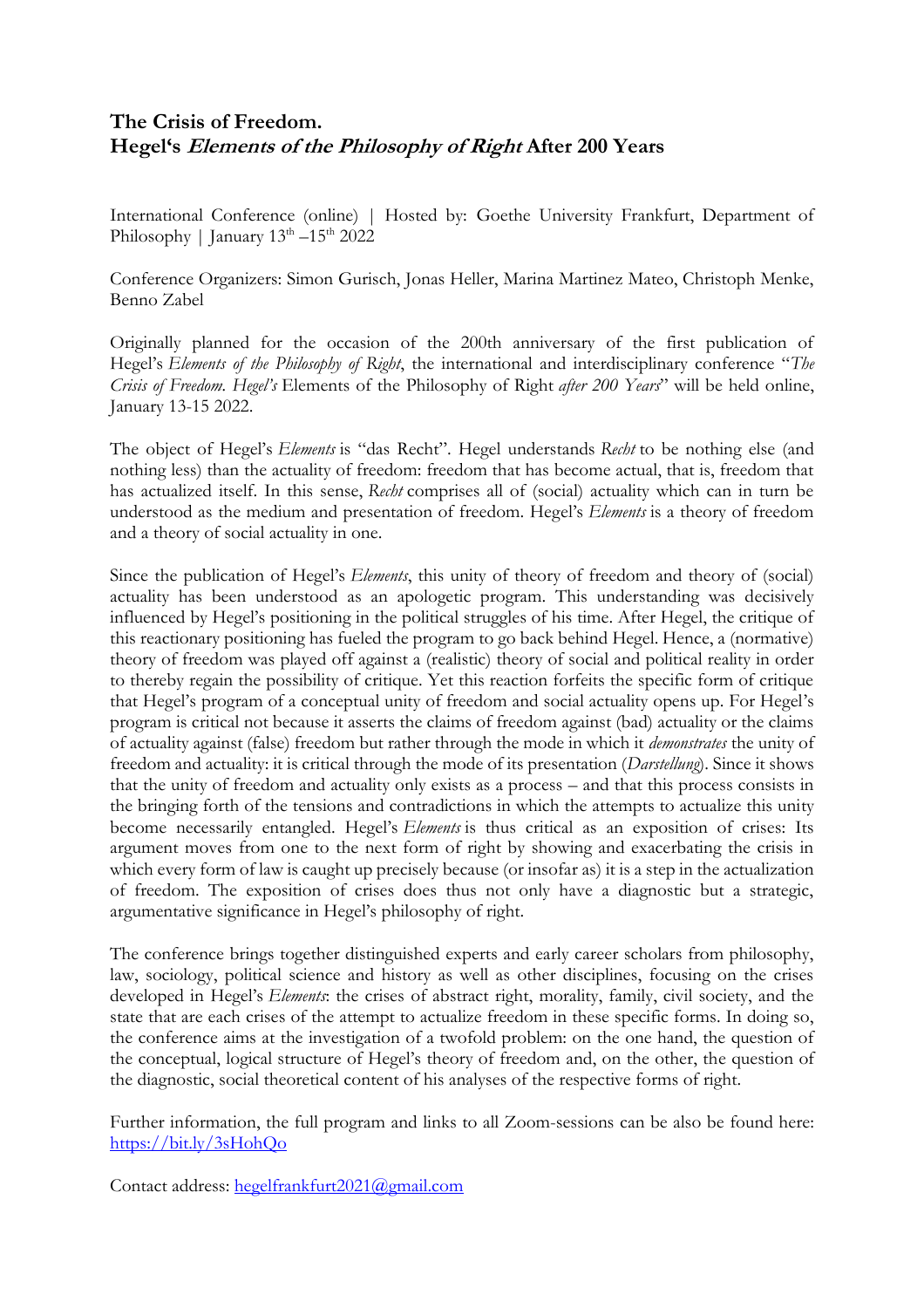## **Conference Program (with links)**

## **Thursday, January 13th**

## **Zoom access for the whole day:**

https://uni-frankfurt.zoom.us/j/95072557055?pwd=dWtPVHExK3IrMC95a2pSQTE0UWZ5UT09

Meeting-ID: 950 7255 7055 Kenncode: 351022

| 15:00-15:15 | Welcome Notes                                                                        |
|-------------|--------------------------------------------------------------------------------------|
| 15:15-17:45 | 1. Violence and <i>Recht</i>                                                         |
|             |                                                                                      |
|             | Jean-Francois Kervegan (Paris)                                                       |
|             | Christian Schmidt (Berlin)                                                           |
|             |                                                                                      |
|             | Chair: Daniel Loick (Amsterdam)                                                      |
| 18:00-19:45 | 2. Subjectivity and Irony                                                            |
|             |                                                                                      |
|             | Thomas Dworschak: "The Right and the Nature of Individuality"                        |
|             | Jan Müller: "Committed Irony: "Sittlichkeit' and the Crisis of Morality"             |
|             | Charlotte Szász: "Eternal Irony: Femininity in Hegel's Elements of the Philosophy of |
|             | Right"                                                                               |
|             |                                                                                      |
|             | Chair: Juliane Rebentisch (Offenbach)                                                |

| Friday, January 14th |                                                                                                                                                            |  |
|----------------------|------------------------------------------------------------------------------------------------------------------------------------------------------------|--|
| 15:00-16:15          | 3. Family                                                                                                                                                  |  |
|                      | Susanne Lettow (Berlin)                                                                                                                                    |  |
|                      | Chair: Thomas Khurana (Potsdam)                                                                                                                            |  |
|                      | Zoom access:                                                                                                                                               |  |
|                      | https:// $uni-$<br>frankfurt.zoom.us/j/99692415633?pwd=YVF1NjdVdVpIOEZnaGM3cmlPNWg0QT09                                                                    |  |
|                      | Meeting-ID: 996 9241 5633<br>Kenncode: 284646                                                                                                              |  |
| 16:30-18:15          | 3. Family                                                                                                                                                  |  |
|                      | Ana Maria Miranda Mora: "Love and Law: The Paradox of Marriage"<br>Tijana Okić: "A Leftover Life No Other: Hegel's Conception of the Family and the Crisis |  |
|                      | of the Welfare State"                                                                                                                                      |  |
|                      | Lorenzo Rustighi: "Hegel's Family and the Crisis of the Sexual Contract: Towards a<br>Critique of Patriarchy                                               |  |
|                      | Chair: Thomas Khurana (Potsdam)                                                                                                                            |  |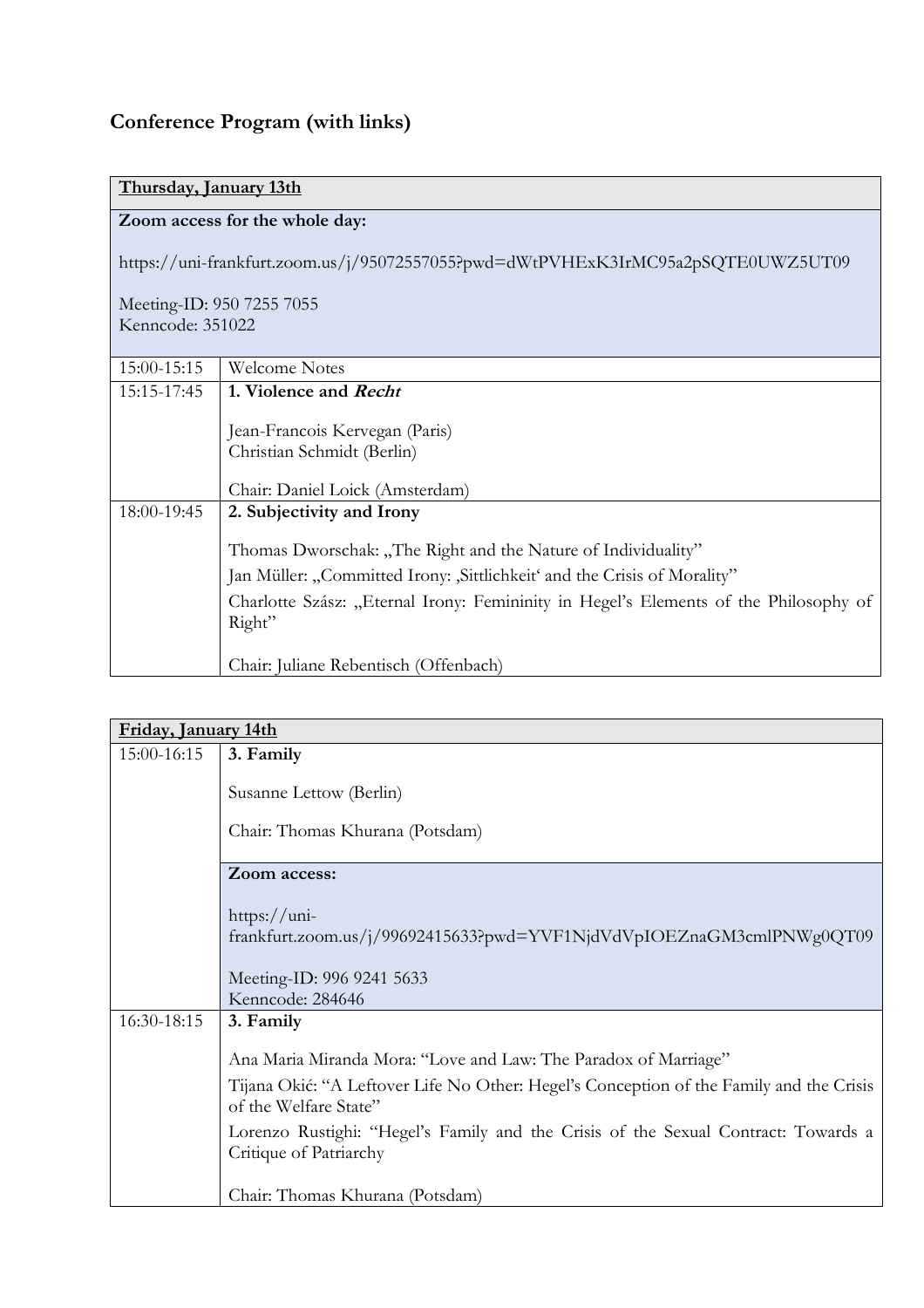|             | Zoom access:                                                                                                                          |
|-------------|---------------------------------------------------------------------------------------------------------------------------------------|
|             | https://uni-<br>frankfurt.zoom.us/j/97597489856?pwd=MTcySnlvcjVhTTFTMk5kUnoyaGJoUT09<br>Meeting-ID: 975 9748 9856<br>Kenncode: 511803 |
|             | 4. Civil Society                                                                                                                      |
|             | Paul Giladi: "The Dragon Seed Project of Hegelianism: Between Liberal Reform and Total<br>Revolution"                                 |
|             | Tatiana Llaguno Nieves: "Freedom-in-Dependence: With, Against, and Beyond Hegel"                                                      |
|             | Manuel Tangorra: "At the border of juridical world: Barbarism as constitutive trouble of<br>Hegel's Elements of Philosophy of Right"  |
|             | Chair: Frank Ruda (Dundee)                                                                                                            |
|             | Zoom access:                                                                                                                          |
|             | https://uni-<br>frankfurt.zoom.us/j/94899535966?pwd=S1pVT3FjYU5vblB0bkFXUElibzRZZz09                                                  |
|             | Meeting-ID: 948 9953 5966<br>Kenncode: 609494                                                                                         |
| 18:30-19:45 | 4. Civil Society                                                                                                                      |
|             | Axel Honneth (New York)                                                                                                               |
|             | Chair: Frank Ruda (Dundee)                                                                                                            |
|             | Zoom access:                                                                                                                          |
|             | https://uni-<br>frankfurt.zoom.us/j/99692415633?pwd=YVF1NjdVdVpIOEZnaGM3cmlPNWg0QT09                                                  |
|             | Meeting-ID: 996 9241 5633<br>Kenncode: 284646                                                                                         |
|             |                                                                                                                                       |

| Saturday, January 15th |                                                                                              |
|------------------------|----------------------------------------------------------------------------------------------|
| 15:00-16:15            | 5. World History                                                                             |
|                        | Rocío Zambrana (Emory)                                                                       |
|                        | Chair: Dirk Quadflieg (Leipzig)                                                              |
|                        | Zoom access:                                                                                 |
|                        | $\frac{https://uni-$<br>frankfurt.zoom.us/j/96723074695?pwd=NzA3WEZrL3cxYkZ0a3ROaXZhbFA1Zz09 |
|                        | Meeting-ID: 967 2307 4695                                                                    |